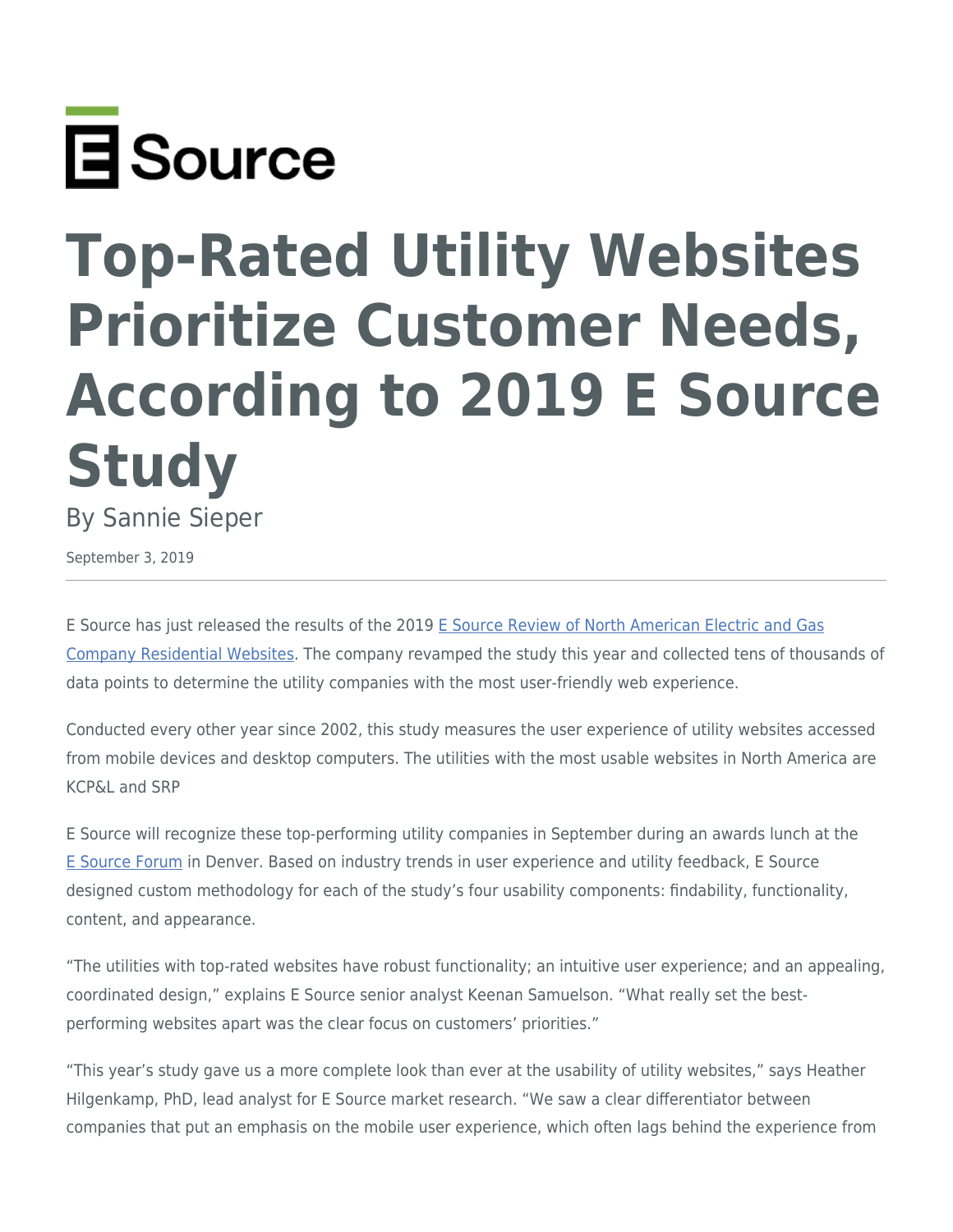a desktop, and those that didn't."

The E Source Review of North American Electric and Gas Company Residential Websites: 2019 assessed the top 11 features (on both a mobile device and a desktop computer) of 109 US and Canadian utilities' websites between January and June 2019. This year's methodology shifted to focus more on quantitative rather than qualitative data. The components of usability were scored based on these criteria:

- Findability: Percentage of successful attempts to find, average pages visited to find the feature, and average time to find the feature
- Functionality: The inclusion of critical functions and functions that improve the experience
- Content: The inclusion of critical content and formatting, the reading level of the content, and the steps required to reach the content
- Appearance: Average customer rating

| Rank           | <b>Utility</b>               | <b>Score</b> |
|----------------|------------------------------|--------------|
| $\,1$          | <b>KCP&amp;L</b>             | 597          |
| $\overline{2}$ | SRP                          | 596          |
| $\mathsf 3$    | ComEd                        | 593          |
| $\overline{4}$ | NV Energy                    | 585          |
| $\overline{4}$ | <b>PECO</b>                  | 585          |
| $6\phantom{1}$ | PSEG Long Island             | 579          |
| $\overline{7}$ | <b>BGE</b>                   | 578          |
| $\,8\,$        | Pacific Gas and Electric Co. | 576          |
| $\mathsf 9$    | Duquesne Light Co.           | 569          |
| $10\,$         | DTE Energy                   | 564          |
| 11             | Georgia Power                | 563          |

**Note:** Utility did not provide account access to the secure portion of its website.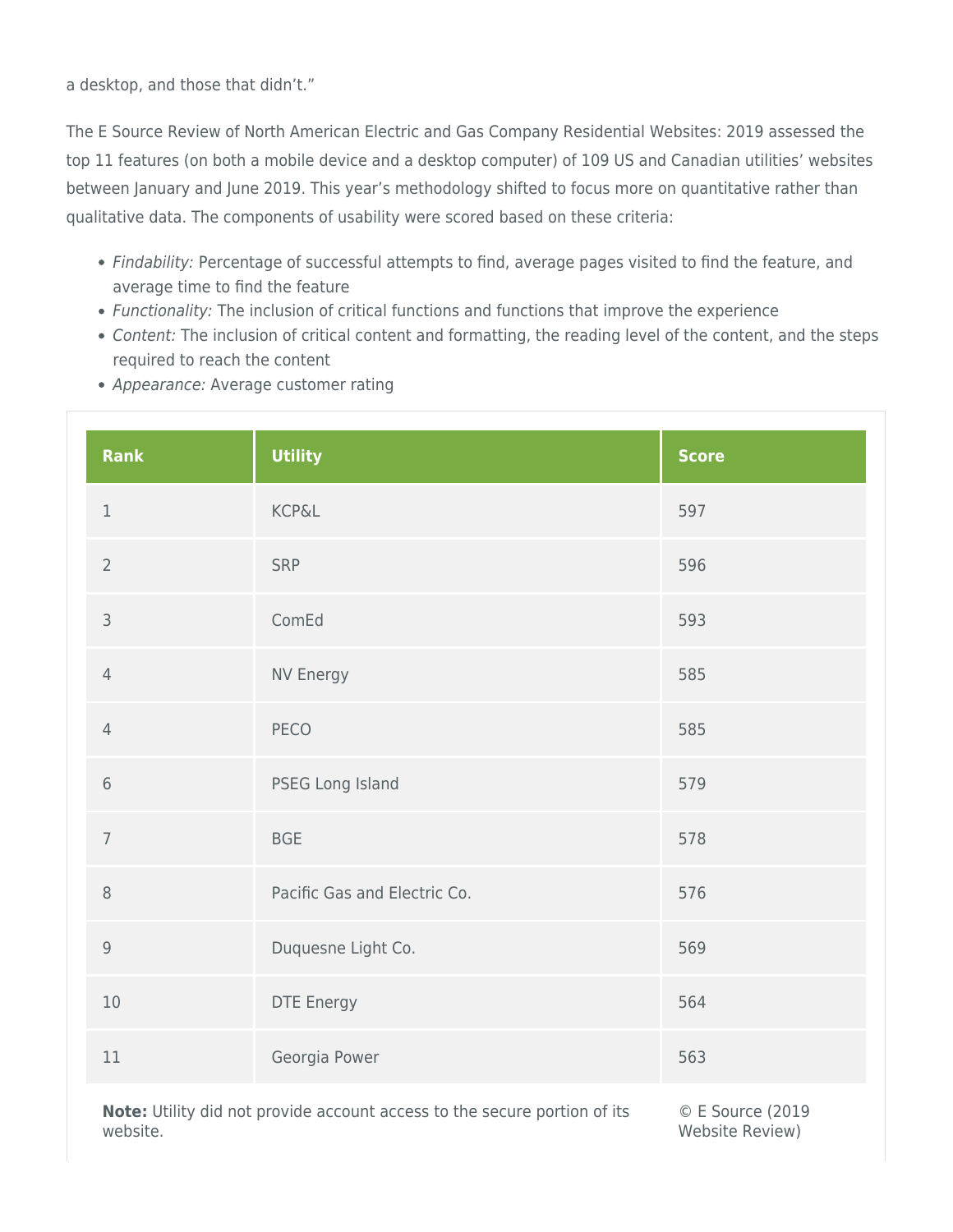| <b>Rank</b> | <b>Utility</b>                                                             | <b>Score</b>       |
|-------------|----------------------------------------------------------------------------|--------------------|
| 12          | <b>Consumers Energy</b>                                                    | 562                |
| 13          | <b>BC Hydro</b>                                                            | 559                |
| 13          | AEP Ohio                                                                   | 559                |
| 15          | <b>OUC</b>                                                                 | 558                |
| 16          | Alabama Power                                                              | 557                |
| 17          | Public Service Electric & Gas Co.                                          | 556                |
| 17          | Colorado Springs Utilities                                                 | 556                |
| 19          | <b>WPS</b>                                                                 | 553                |
| 20          | <b>PPL Electric Utilities</b>                                              | 552                |
| 21          | Duke Energy                                                                | 549                |
| 21          | Southern California Gas Co.                                                | 549                |
| 21          | Sacramento Municipal Utility District                                      | 549                |
| 24          | Hydro-Québec                                                               | 547                |
| 25          | <b>Portland General Electric</b>                                           | 546                |
| 26          | Vectren                                                                    | 542                |
| 26          | Orange and Rockland Utilities Inc.                                         | 542                |
| 28          | <b>TXU Energy</b>                                                          | 540                |
|             | Note: Litility did not provide account accord to the secure pertien of its | $C$ E Source (2010 |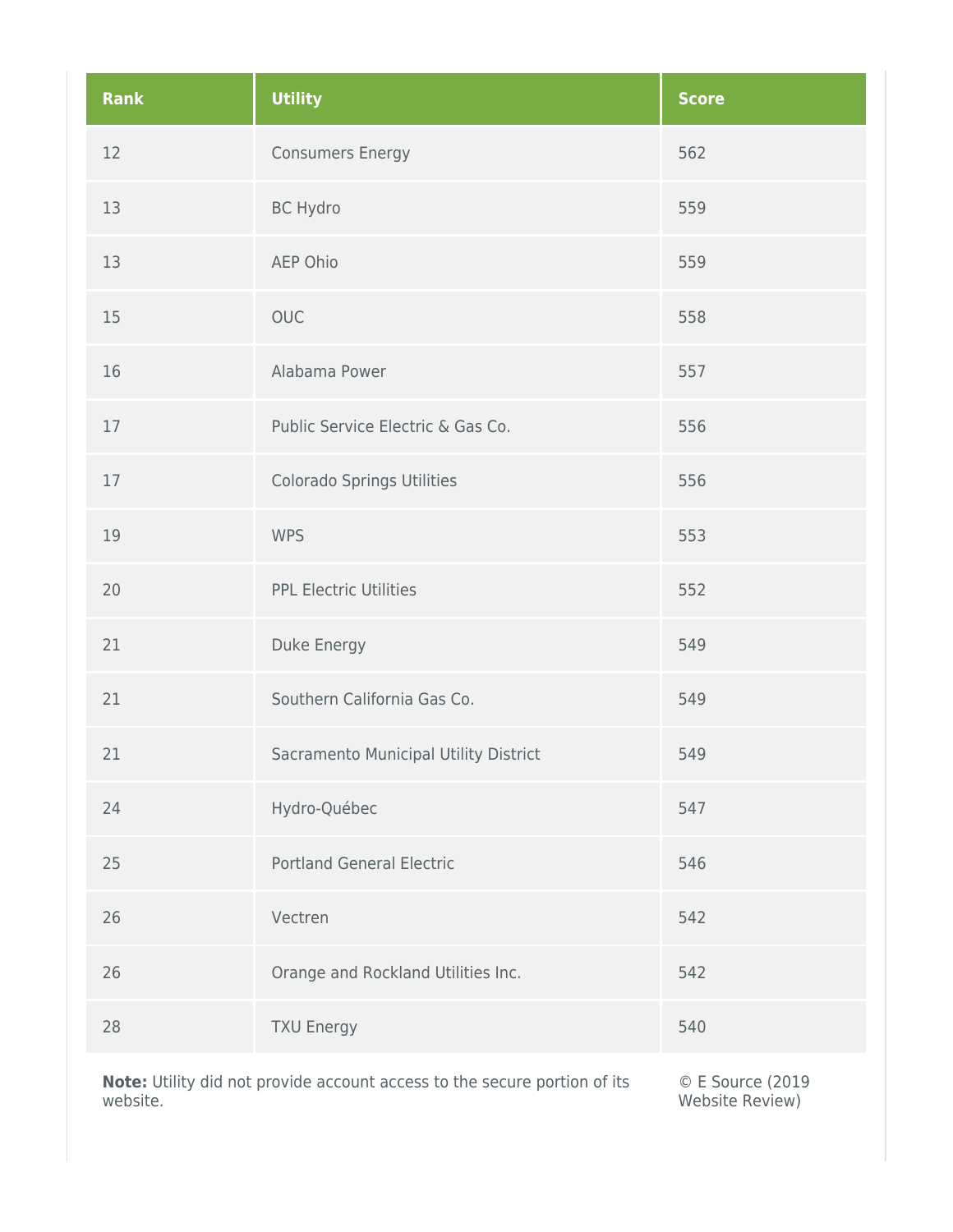| <b>Rank</b> | <b>Utility</b>                                                            | <b>Score</b>     |
|-------------|---------------------------------------------------------------------------|------------------|
| 29          | Ameren Illinois                                                           | 536              |
| 30          | Dayton Power & Light                                                      | 535              |
| 30          | <b>National Grid</b>                                                      | 535              |
| 32          | Southern Company Gas                                                      | 532              |
| 33          | Ameren Missouri                                                           | 529              |
| 34          | <b>SCE&amp;G</b>                                                          | 528              |
| 35          | <b>Madison Gas and Electric</b>                                           | 525              |
| 35          | Rocky Mountain Power                                                      | 525              |
| 37          | Con Edison                                                                | 523              |
| 38          | Avista                                                                    | 519              |
| 39          | Pacific Power                                                             | 517              |
| 40          | Toronto Hydro                                                             | 514              |
| 40          | <b>Alliant Energy</b>                                                     | 514              |
| 40          | SaskPower                                                                 | 514              |
| 43          | Mississippi Power                                                         | 506              |
| 43          | Union Gas (Enbridge Gas Inc.)                                             | 506              |
| 45          | Hydro One                                                                 | 503              |
|             | Note: Utility did not provide account access to the secure portion of its | © E Source (2019 |

Website Review)

website.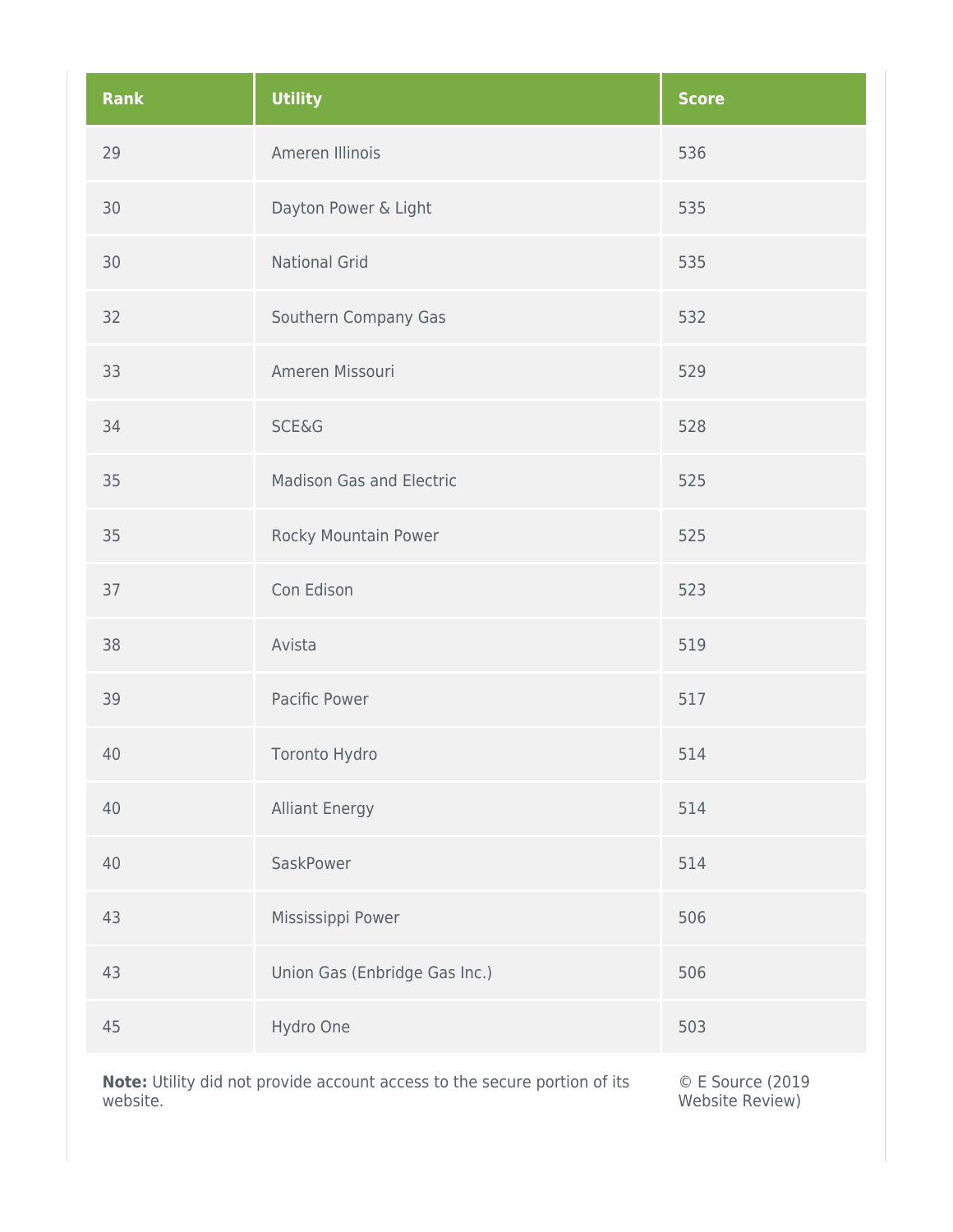| <b>Rank</b> | <b>Utility</b>                            | <b>Score</b> |
|-------------|-------------------------------------------|--------------|
| 46          | <b>Tacoma Public Utilities</b>            | 497          |
| 47          | PSNC Energy*                              | 496          |
| 48          | <b>PNM</b>                                | 492          |
| 49          | Énergie NB Power                          | 489          |
| 49          | FortisBC                                  | 489          |
| 51          | Los Angeles Department of Water and Power | 478          |
| 52          | Black Hills Energy*                       | 476          |
| 53          | Southwest Gas Corp.*                      | 475          |
| 53          | Peoples Gas                               | 475          |
| 55          | Tampa Electric*                           | 473          |
| 56          | Otter Tail Power Co.                      | 471          |
| 56          | Pepco*                                    | 471          |
| 58          | PSE <sup>*</sup>                          | 469          |
| 59          | Appalachian Power*                        | 466          |
| 60          | MidAmerican Energy*                       | 464          |
| 60          | LG&E and KU*                              | 464          |
| 62          | Delmarva Power*                           | 463          |
|             |                                           |              |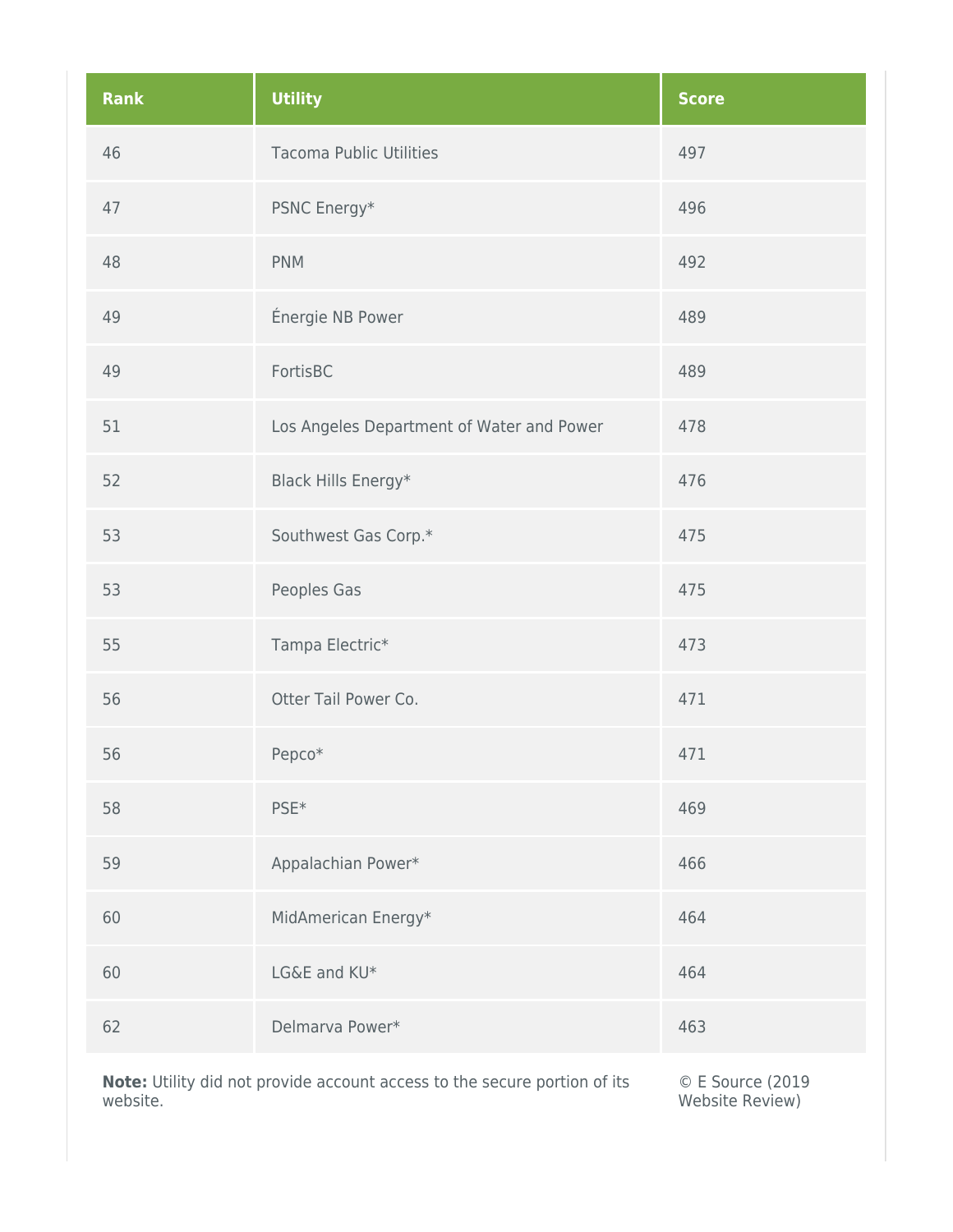| <b>Rank</b> | <b>Utility</b>              | <b>Score</b> |
|-------------|-----------------------------|--------------|
| 63          | Xcel Energy*                | 460          |
| 64          | Dominion Virginia Power*    | 459          |
| 64          | We Energies*                | 459          |
| 66          | Nashville Electric Service* | 458          |
| 66          | CPS Energy*                 | 458          |
| 68          | Atlantic City Electric*     | 456          |
| 69          | New Mexico Gas Co.*         | 454          |
| 70          | West Penn Power*            | 453          |
| 71          | NIPSCO <sup>*</sup>         | 452          |
| 72          | NorthWestern Energy         | 449          |
| 73          | Enbridge Gas*               | 447          |
| 74          | Westar Energy*              | 445          |
| 75          | NW Natural*                 | 443          |
| 76          | Southern California Edison* | 441          |
| 76          | OG&E*                       | 441          |
| 78          | Kansas Gas Service*         | 439          |
| 78          | Oklahoma Natural Gas*       | 439          |
|             |                             |              |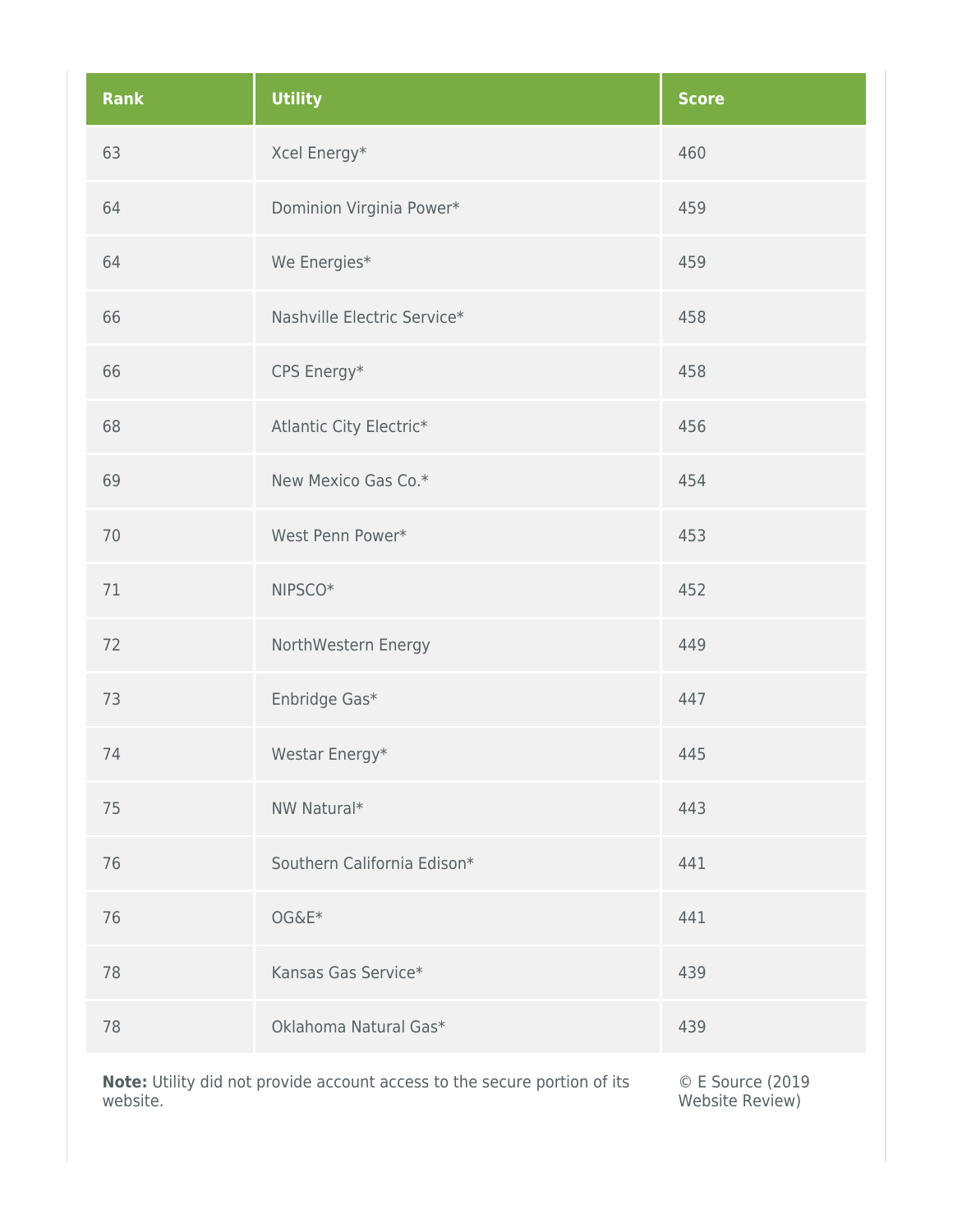| <b>Rank</b> | <b>Utility</b>                  | <b>Score</b> |
|-------------|---------------------------------|--------------|
| 80          | Manitoba Hydro*                 | 437          |
| 81          | Washington Gas*                 | 429          |
| 82          | <b>PGW</b>                      | 428          |
| 83          | Central Maine Power*            | 427          |
| 84          | Reliant*                        | 426          |
| 84          | SDG&E*                          | 426          |
| 86          | Jersey Central Power & Light *  | 425          |
| 87          | Eversource*                     | 424          |
| 88          | Nova Scotia Power*              | 415          |
| 88          | $FPL*$                          | 415          |
| 90          | Idaho Power*                    | 413          |
| 90          | UGI Utilities*                  | 413          |
| 92          | Texas Gas Service*              | 412          |
| 93          | RG&E*                           | 411          |
| 94          | New York State Electric & Gas * | 410          |
| 95          | Atmos Energy*                   | 404          |
| 96          | Piedmont Natural Gas*           | 402          |
|             |                                 |              |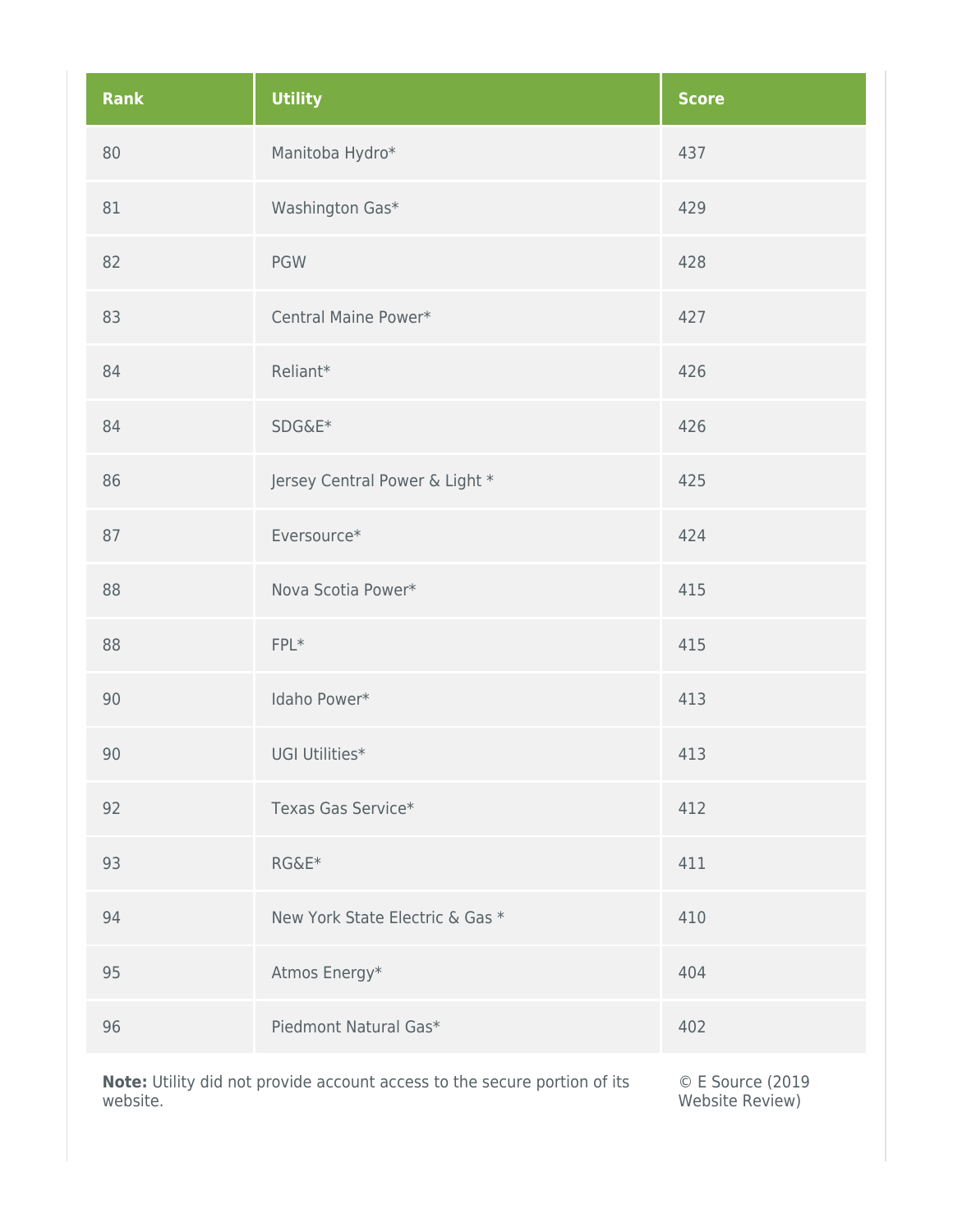| <b>Rank</b> | <b>Utility</b>                                                            | <b>Score</b>                        |
|-------------|---------------------------------------------------------------------------|-------------------------------------|
| 96          | Columbia Gas of Ohio*                                                     | 402                                 |
| 98          | Enmax*                                                                    | 401                                 |
| 99          | Peoples Gas*                                                              | 392                                 |
| 100         | Arizona Public Service*                                                   | 380                                 |
| 101         | Liberty Utilities                                                         | 379                                 |
| 102         | Spire*                                                                    | 378                                 |
| 103         | MLGW*                                                                     | 375                                 |
| 104         | Epcor*                                                                    | 369                                 |
| 105         | National Fuel Gas Co.*                                                    | 352                                 |
| 106         | Entergy Corp.*                                                            | 350                                 |
| 107         | CenterPoint Energy*                                                       | 345                                 |
| 108         | Ambit Energy*                                                             | 341                                 |
| 109         | Silicon Valley Power*                                                     | 304                                 |
| website.    | Note: Utility did not provide account access to the secure portion of its | © E Source (2019<br>Website Review) |

## **About E Source**

For over 30 years, E Source has been providing market research, data, and consulting services to more than 300 utilities and their partners. This guidance helps our clients advance their customer energy solutions and enhance their relationships, while becoming more innovative and responsive in the rapidly evolving market.

## **Public relations contact**